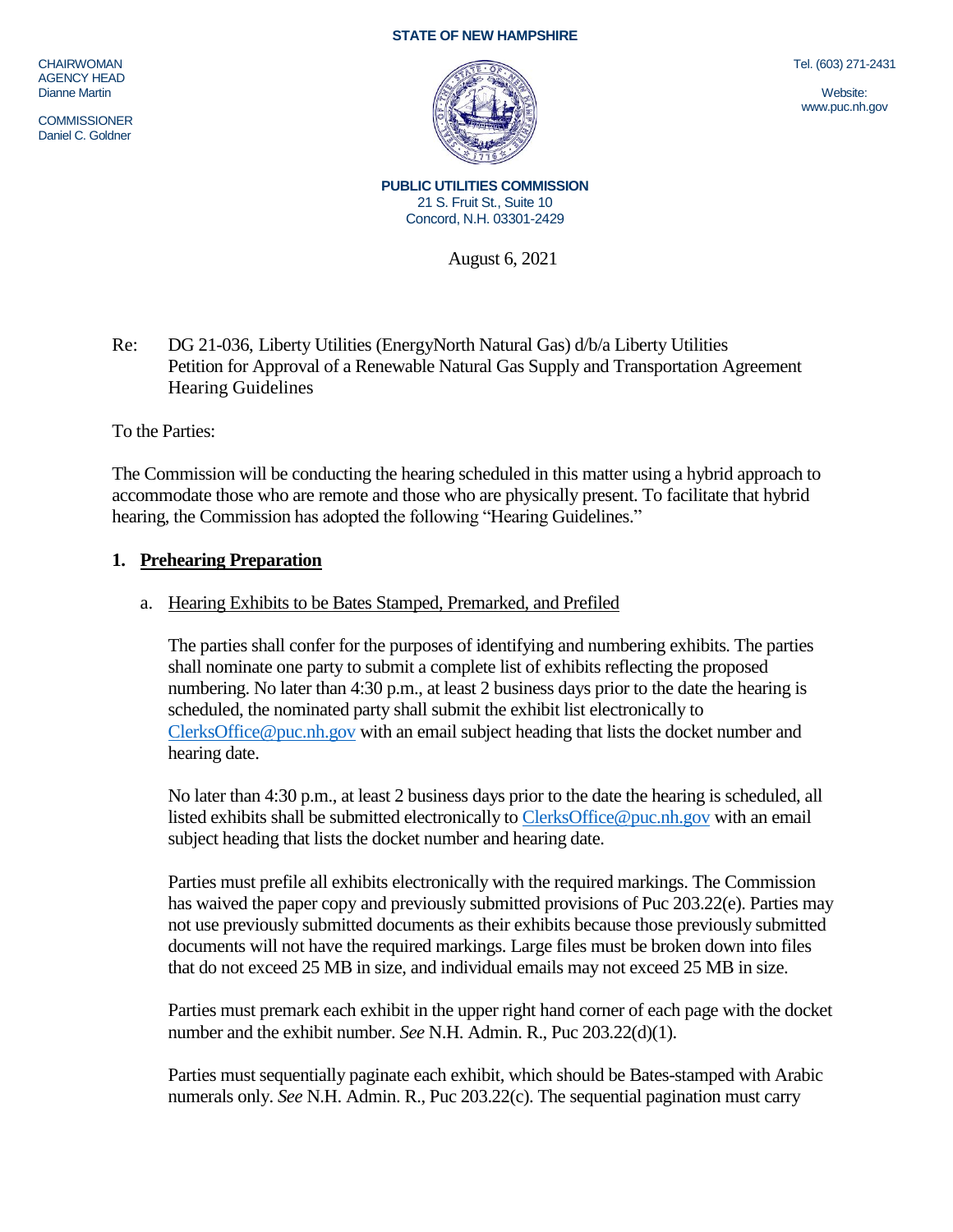through multi-document exhibits. Bates numbering must appear in the lower right corner of each page of the exhibit, in approximately the same location, unless such placement would cause confusion or block the view of necessary information in the exhibit.

Parties must name each electronic version of an exhibit using the following naming convention: Docket No. without prefix\_Date of Hearing\_exh no. [Example: 20-040\_2020-04- 27\_exh\_3]. Parties may not include more than one exhibit per electronic file. If a large file exceeds 25 MB in size and has been broken into several smaller parts, this should be reflected in the exhibit number, such as "exh\_1 (Part 1 of 5)." Confidential files should be named using the following naming convention: con\_ Docket No. without prefix\_Date of Hearing\_exh no.

Failure of the parties to follow the above requirements may result in postponement of the hearing.

# b. Witness Lists

No later than 4:30 p.m., at least 2 business days prior to the date the hearing is scheduled, each party shall submit its witness list electronically to [ClerksOffice@puc.nh.gov](mailto:Clerks.Office@puc.nh.gov) with an email subject heading that lists the docket number, hearing date, and name of party filing. If they agree, the parties may submit a joint witness list. The Commission may limit the number of witnesses or time for each witness's testimony pursuant to Puc 203.21.

### c. Filing and Service

All parties must observe the Commission's rules for service.

Parties may, but are not required to, file paper copies of exhibits and exhibit lists at this time. If parties elect to file only electronically at this time, then they are directed to maintain one paper copy of all filings. The Commission will issue a subsequent order or letter indicating when that paper copy must be filed.

# d. Confidential Information

No later than 4:30 p.m., at least 2 business days prior to the date the hearing is scheduled, parties must advise the Commission by email sent to [ClerksOffice@puc.nh.gov](mailto:Clerks.Office@puc.nh.gov) and the service list only if they will be discussing or introducing confidential information during the hearing. If so, parties should identify the confidential information in question.

# **2. Conduct of Hearing**

Parties will be sent a link to the Webex video conference in advance that will enable them to join the hearing remotely. All participating remotely are encouraged to use a hard-wired, not a wireless, Internet connection and a good quality wired microphone. Access may be facilitated if participants download and test the Webex software in advance of the hearing. Phone access by the public to listen to the proceeding is also available.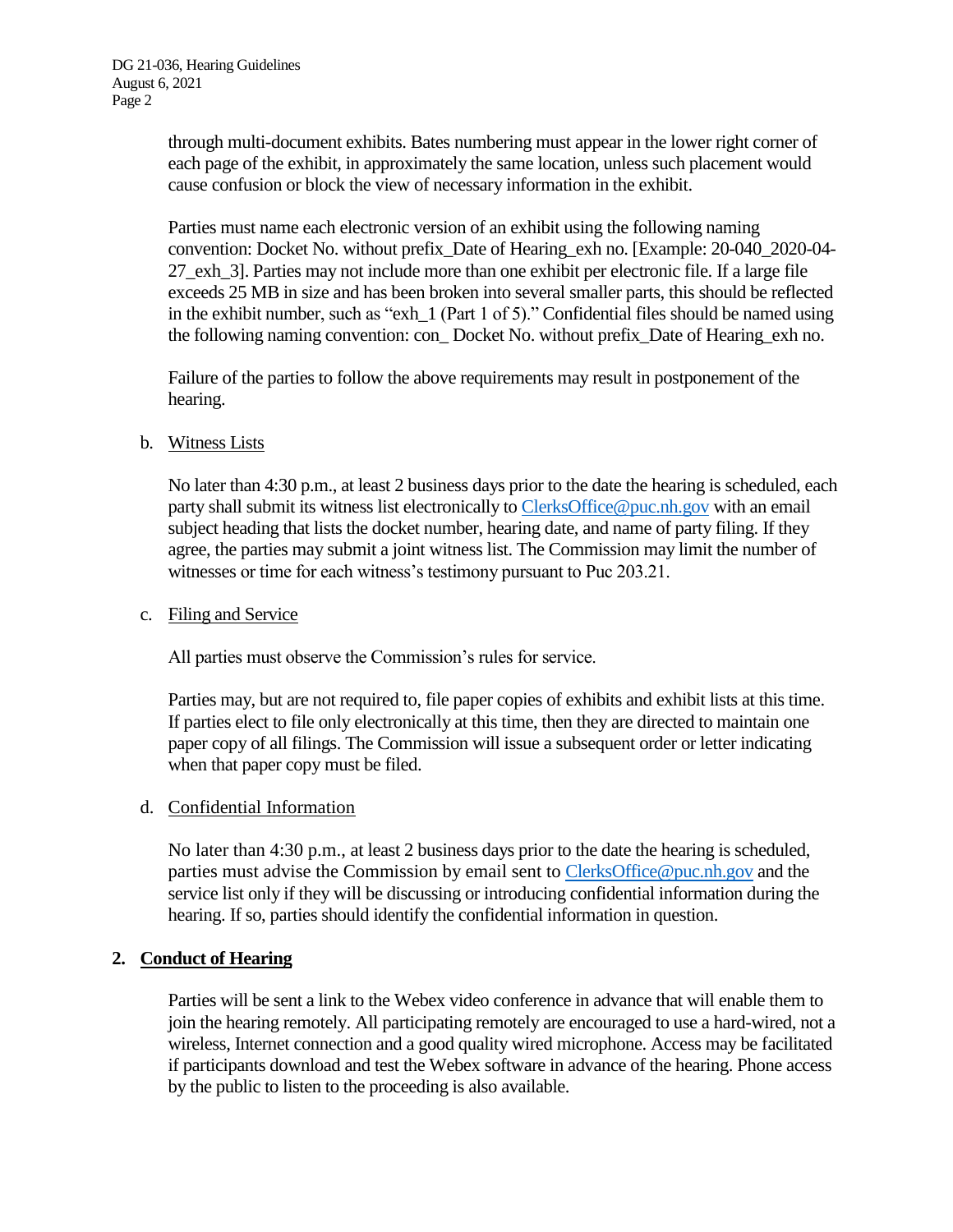$\overline{a}$ 

- a. No later than 4:30 p.m., at least 2 business days prior to the date the hearing is scheduled, each person wishing to speak for, or on behalf of, a party during the hearing must register with the moderator<sup>1</sup> a[t PUCWebModerator@puc.nh.gov](mailto:PUCWebModerator@puc.nh.gov) by sending an email with a subject heading that lists the docket number, hearing date, and name of party filing. A party should submit one email for all of its participants (witnesses, attorneys, etc.) listing the name, email address, and telephone number of each participant.
- b. Parties and members of the public wishing to attend the hearing in person are encouraged to register in advance, at least two days before the hearing.
- c. Each participant must clearly identify each exhibit by its premarked number before referencing it or introducing it by video during the hearing. If it will be necessary for a party to display an exhibit (or exhibits) on the screen during the hearing, then that party must do a runthrough with the moderator at least one business day prior to the scheduled hearing to ensure that the party knows how to do so and how to close the presentation when it is complete.
- d. Hearing participants joining remotely via Webex must join the Webex conference at least 15 minutes before the scheduled commencement of the hearing to verify their names and affiliations, resolve any technical issues, and discuss any necessary preparations prior to the commencement of the hearing.
- e. A stenographer will make a record of each of the Commission's remote hearings. Therefore, during the hearing, all participants must choose the "mute" option when they are not speaking to ensure the best sound quality. The moderator will mute any participant causing noise interference.
- f. Although participants must mute their microphones when not speaking, participants wishing to make an objection may unmute for that purpose. For any other issue, anyone wishing to speak should raise their hand first and should only speak after being recognized to do so by the presiding officer.
- g. All non-active participants who are not attorneys or *pro se* intervenors will be placed in "attendee" mode, which will deactivate their microphone and video feed, to make it easier for other participants and the Commissioners to focus on the speakers during the hearing and to reduce network saturation. When doing so, non-active participants will still be able to view and hear the hearing.
- h. Each participant must clearly identify him- or herself before speaking and identify any other persons present at the participant's location. Speakers are advised to face their camera and speak slowly, with frequent pauses, to ensure accurate transcription.
- i. The Commission does not recommend the use of "private chat" to facilitate attorney/client consultations. The Commission does not use the chat function during hearings.

 $<sup>1</sup>$  The moderator is a staff member assigned to aid the Commission with the technological aspects of the remote hearing.</sup>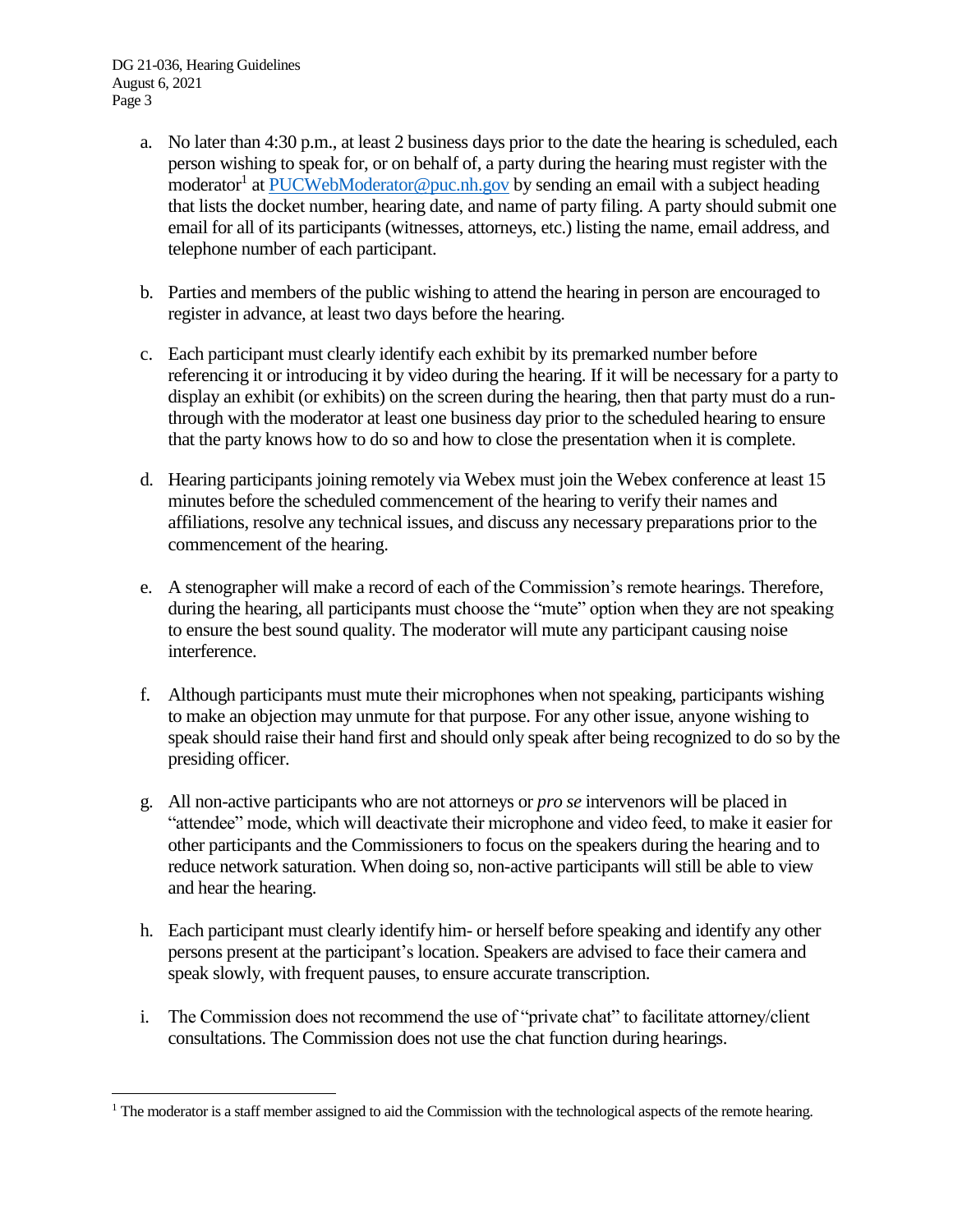DG 21-036, Hearing Guidelines August 6, 2021 Page 4

- j. Any participant experiencing difficulties obtaining access to, or participating in, the hearing should call the Commission at (603) 271-2431.
- k. Although the Commission will, if necessary, address any confidential matters separately at a single time during the hearing, the Commission may also need to do so at other times during the hearing, at which time public access to the hearing will be suspended. The public and parties who do not have a right to confidential information will not be able to participate in the hearing when this occurs for so long as confidential information is being addressed during the hearing.

The Commission may issue further directives as necessary.

Sincerely,

Martin

Dianne Martin Chairwoman

cc: Service List (Electronically) Docket File